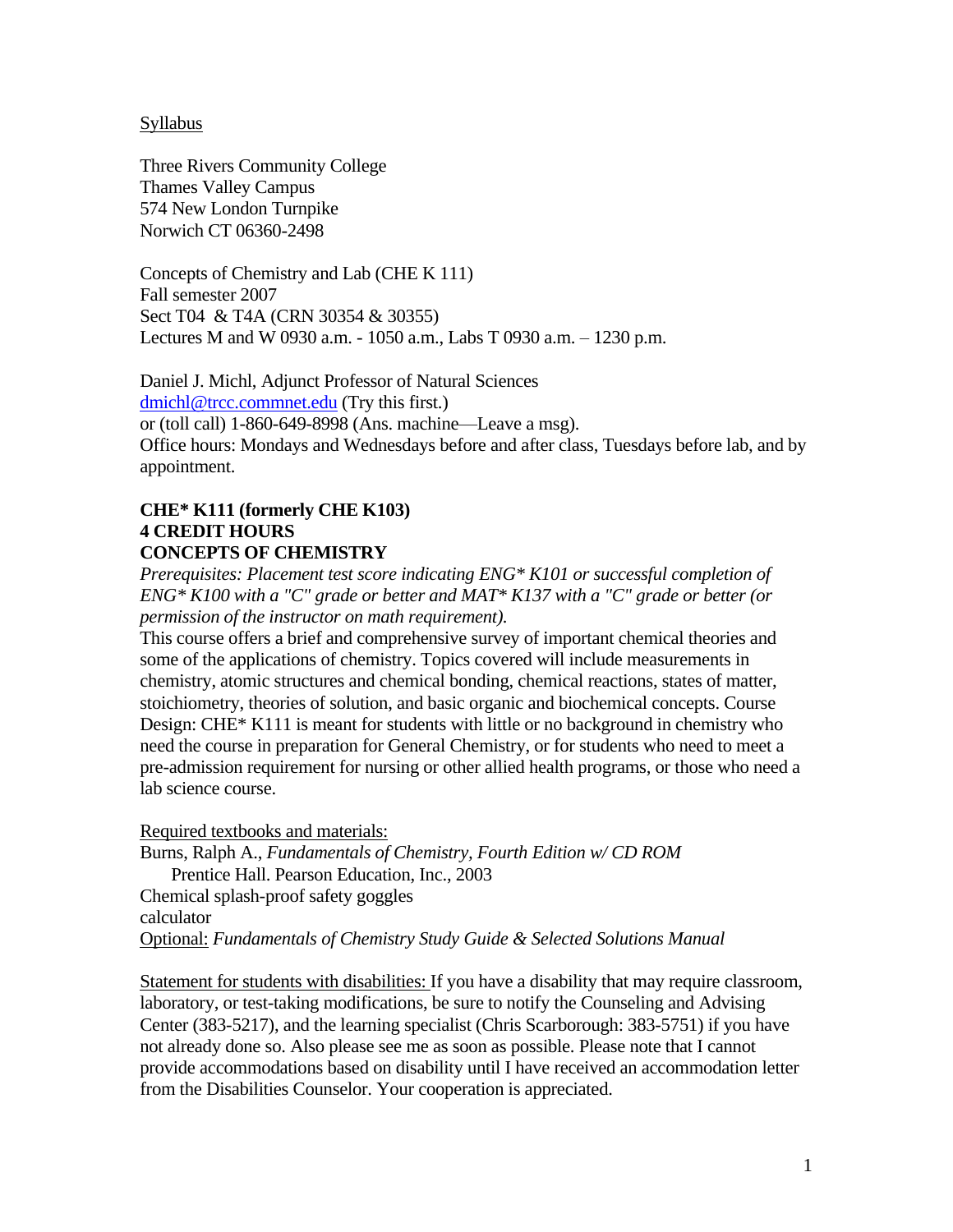Evaluative criteria and procedure for evaluation: Grade determination:

- 45% 3 "preliminary" examinations (15% each) (Returned for review.)
- 20% comprehensive final examination (will not be returned)
- 10% unannounced short quizzes on previous lectures (Lowest is dropped when average is computed.)

25% laboratory grade (average of lab exercises and 2X practical exams) 100%

Numerical letter grade statement:

Grades will be weighted as noted above. Grades will **NOT** be adjusted to fit a curve of normal distribution.

Letter grades will be earned by attaining averages indicated below:

| $93-100 = A$      | $73 - 75.9 = C$ |
|-------------------|-----------------|
| $90-92.9 = A$     | $70-72.9 = C$   |
| $86 - 89.9 = B +$ | $66-69.9 = D+$  |
| $83 - 85.9 = B$   | $63-65.9 = D$   |
| $80-82.9 = B$     | $60-62.9 = D$   |
| $76-79.9 = C+$    | $00-59.9 = F$   |
|                   |                 |

Make-up tests will not be given, except in extreme verifiable emergencies of unavoidable nature. Don't count on it. Death in the immediate family, personal illness, or incidents similarly beyond the control of the student will be considered at a conference with the instructor. Come prepared with verification. It is imperative that any make-up test be completed before the next class meeting.

 Short quizzes must be taken the day given, not made up later. Because of space, time and equipment limitations, laboratory work usually cannot be made up, although sometimes it is possible to join a session of another lab section. If you miss the final examination for properly documented satisfactory emergency reasons you may receive a grade of "I" (incomplete) if other work is satisfactory. Otherwise, "F" is assigned.

# Exemption policy:

The instructor will determine who is to be exempted from the requirement to take the final exam, not the student. Exemption is an earned privilege. Any student exempted from the final exam will be notified in advance in writing. To be considered, minimum requirements are:

- 1. Take all hour-long exams when scheduled.
- 2. Have no test score lower than 88.
- 3. Have overall test average of 95.0 or more.
- 4. No more than one absence (excused or not).
- 5. Seldom late to class.
- 6. Good classroom/laboratory behavior.
- 7. Lab average 93 or above.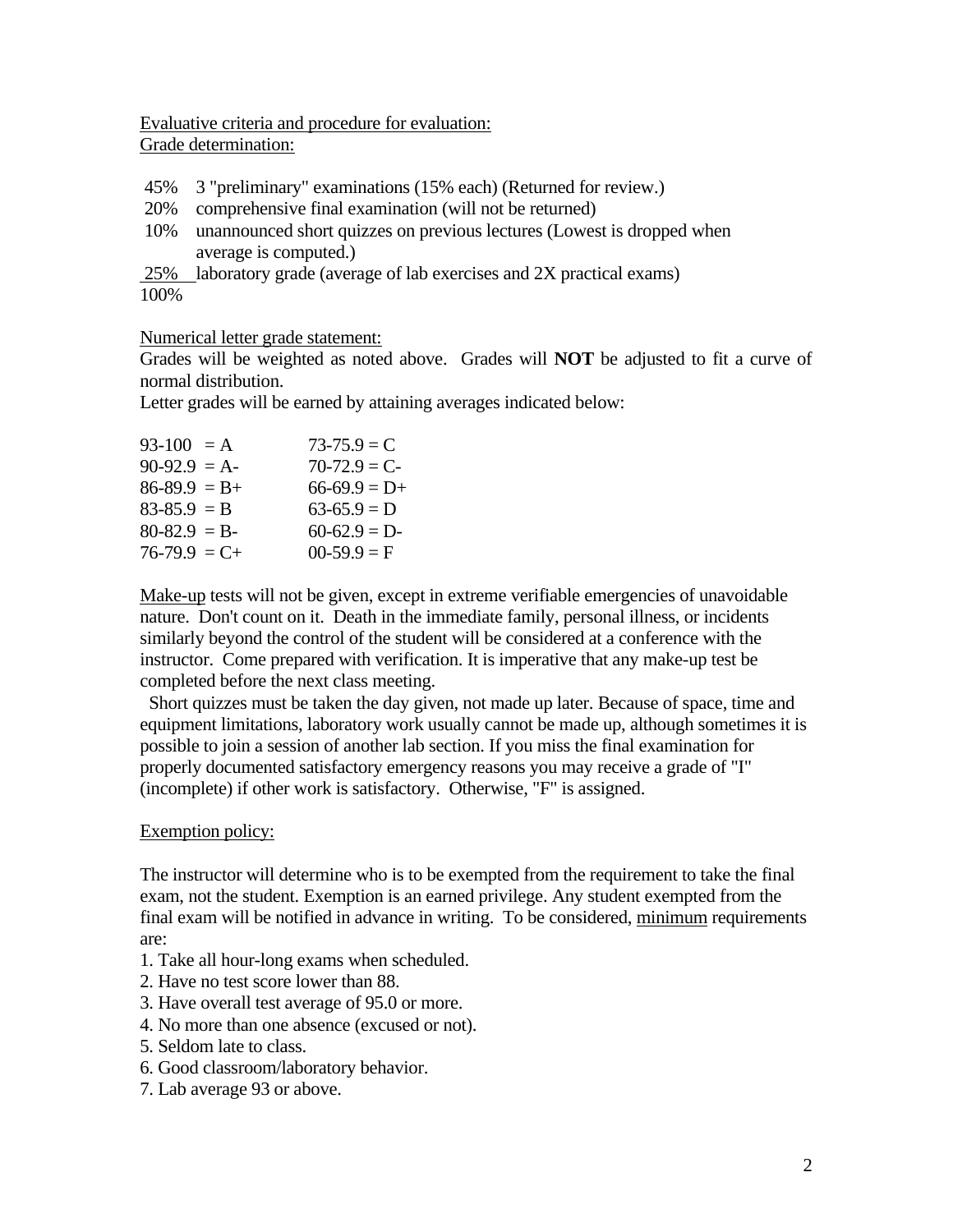Conduct in classroom and laboratory: Every student is required and expected to behave responsibly. The instructor bears primary responsibility for control and maintenance of safety and academic integrity, and can request temporary removal and exclusion from class or laboratory of any student for proscribed conduct including conduct deemed hazardous in the laboratory.

Courteous and appropriate behavior is expected.

**Use of portable telephones or pagers during classes is neither courteous nor appropriate, so please be considerate of your fellow students:** *Turn the devices off or to silent mode before joining the class***. Under no circumstances are phones to be answered in class or lab. Thank you.** If due to extenuating circumstances a student must be available by phone or pager, that student must come to an agreement with the instructor before class.

If you must leave during class or arrive late, please do so quietly.

Plagiarism or other cheating: **Don't.** In addition to any institutional procedures or sanctions, a student will receive ZERO for a grade on any examination or other exercise in which participation or assistance of cheating occurs. Zero on a test makes it difficult to earn a passing average.

Attendance policy and "early warnings": Regular attendance is NECESSARY, required and expected. If you miss a class activity, remember that you are still responsible for learning the material. Four absences could result in missing enough learning opportunities to lose credit for the course. Problems with attendance? See the instructor IN ADVANCE if at all possible. Let US see if we can work out a fair solution together.

 Your continuing accumulation of graded exercises (especially tests) serves as a reminder of your progress. If you have not done well on a test, or if you have a problem that might interfere with your satisfactory progress or attendance, please see me promptly.

In case a class session is canceled by the instructor, students will be notified by email and/or an announcement on WebCT Vista if possible.

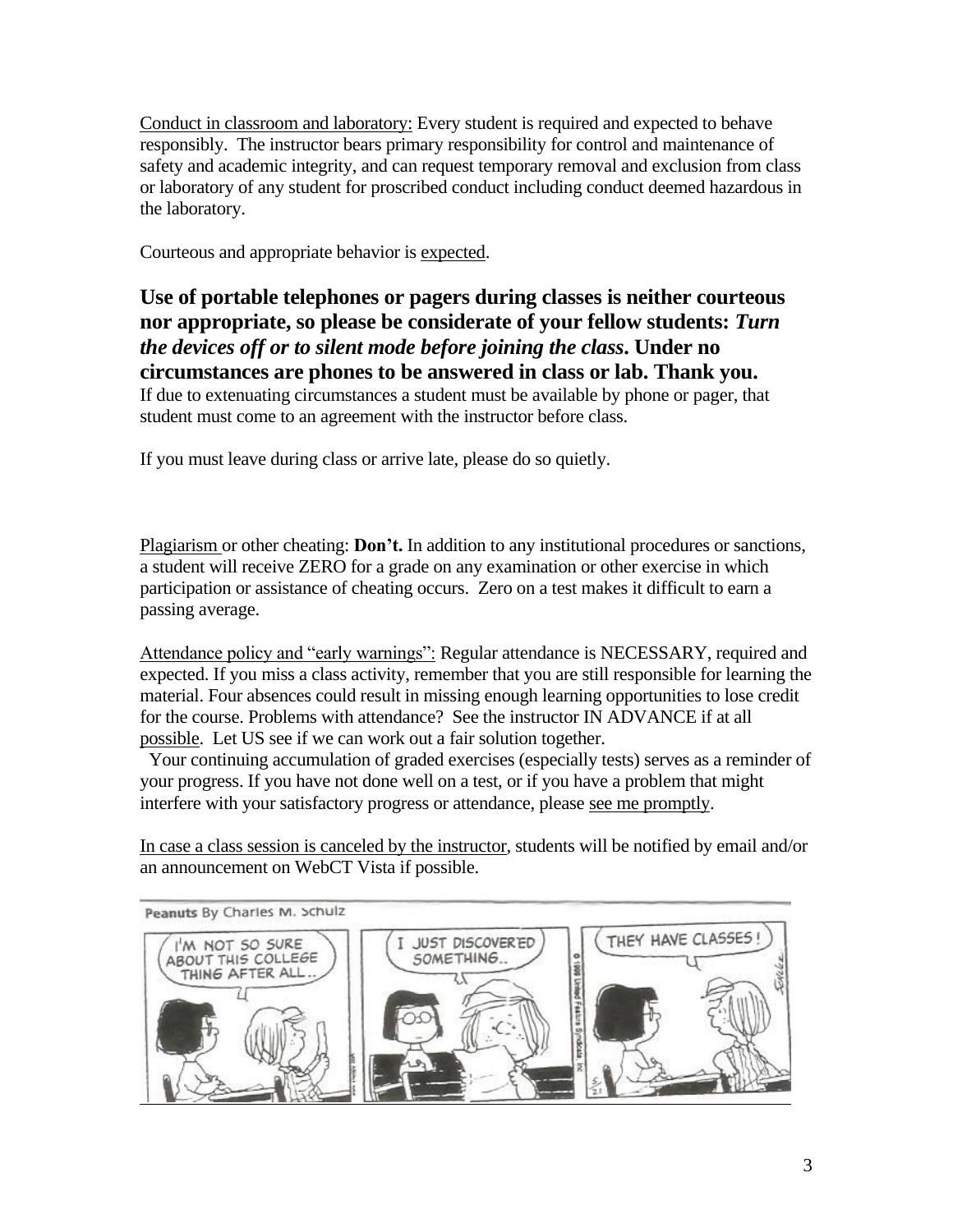If the college opens two hours late (1000) (e.g. due to weather) we will still meet, 1000- 1050. Half a class session is better than none. If it is safe for you to come, do so.

Revisions to syllabus: The instructor reserves the right to revise the academic schedule, topical outline or objectives. However, if any revision alters the date of a major test, the students will be given 48 hours notice.

College withdrawal policy:

Dropping courses:

Students may drop courses in person through the last day to drop classes with partial refund of tuition as specified in the academic calendar [Sun 9 Sep 2007].

See college catalogue for details.

Withdrawing: After the last drop date:

Last day to withdraw from classes is Mon 3 Dec 2007. See college catalogue for details.

**Failure to attend class is not an acceptable method of either dropping or withdrawing.** This will result in a failing grade of "F" on the student's permanent transcript and can seriously affect future reinstatement or transfer to another college. Non-attendance does not cancel the financial obligation[s].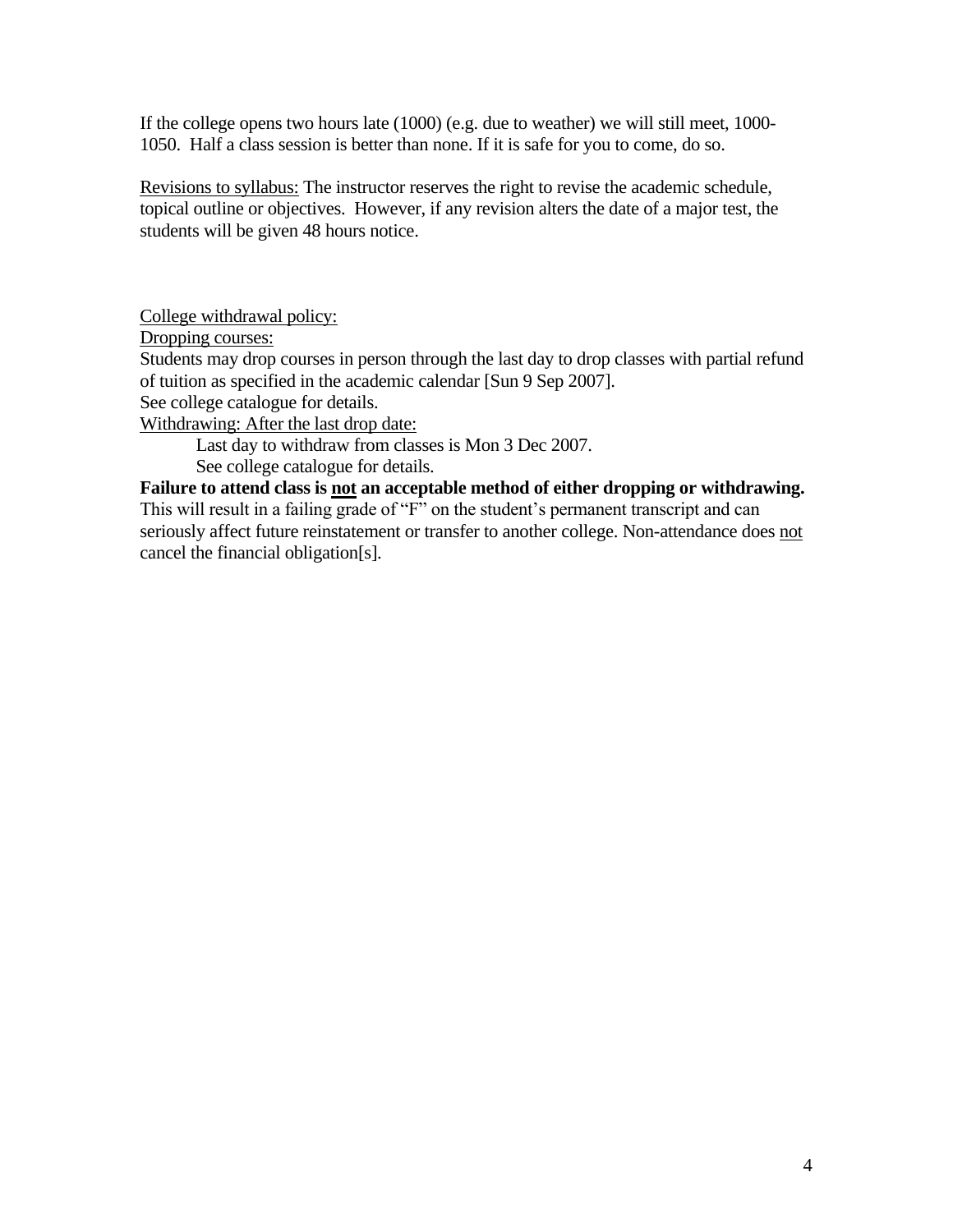## General course objectives (CHE K 111):

A: To provide students with understanding of the basic fundamental principles, concepts, and methods of the science of chemistry.

B: To provide useful information and skills for students with little or no background in chemistry.

C: To help students to develop ability to use scientific principles to think critically.

D: To encourage students to be aware of how chemistry affects their professional and personal activities.

E. To help students to develop skills in collaborative problem-solving.

# Specifically:

1. The student will learn about and be able to apply scientific (critical) thinking, scientific methods, and facts and procedures of chemistry to derive sound conclusions from scientific data.

2. The student will be able to define chemistry, and list and define the various branches of chemistry.

3. The student will be able to identify and safely use various laboratory equipment.

4. The student will be able to define matter, describe its characteristics and differences from energy, and identify and describe its (three usual) physical states.

5. The student will be able to distinguish between homogeneous and heterogeneous matter.

6. The student will learn the Laws of Conservation of Mass and Energy.

7. The student will be able to distinguish between a pure substance and a mixture.

8. The student will learn to differentiate between metals and nonmetal elements using physical and chemical properties.

9. The student will comfortably use the metric system of measurement of length, volume, mass, and temperature.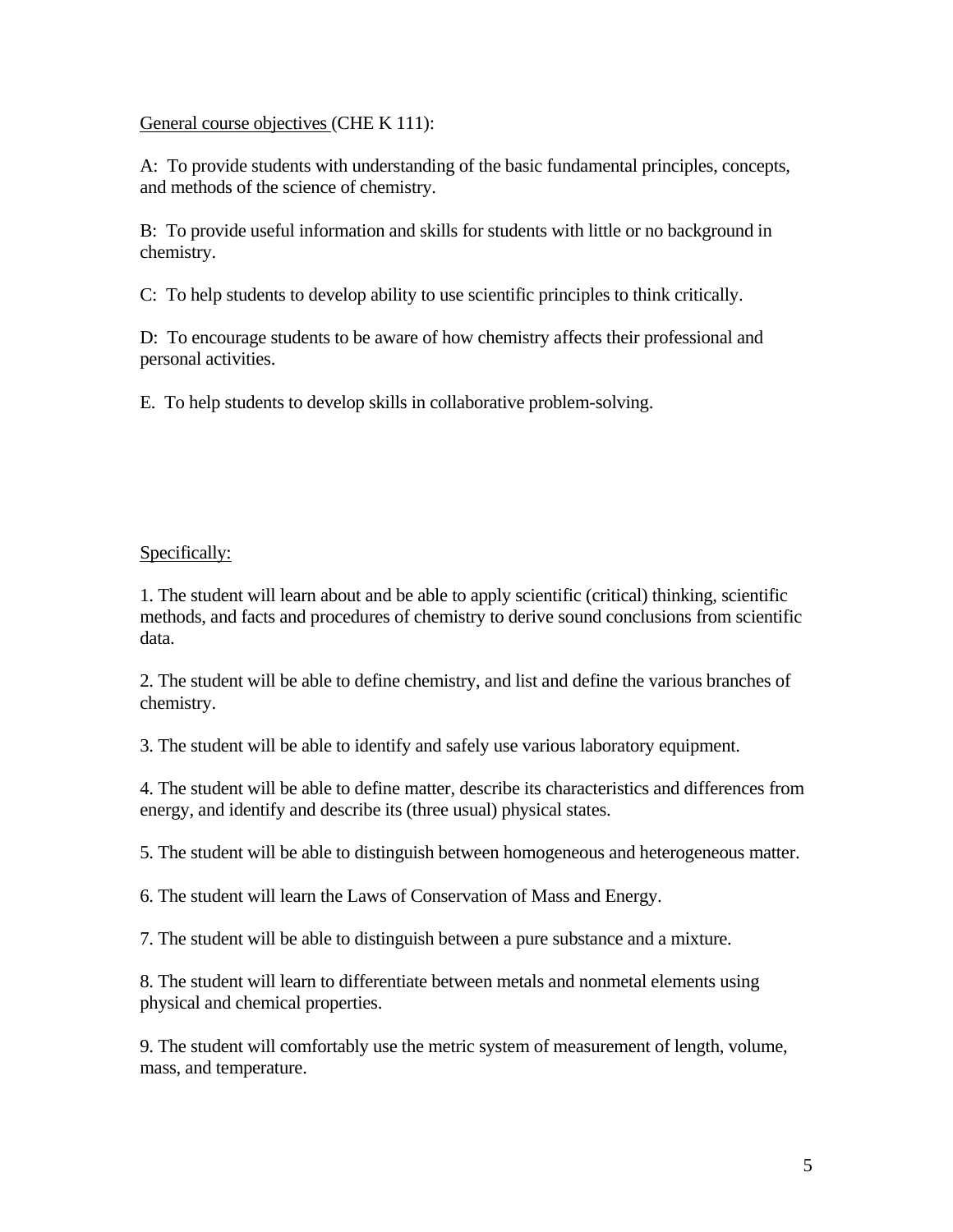10. The student will be able to convert between units of the metric system, and between British and metric systems.

11. The student will be able to apply rules of identifying significant figures.

12. The student will be learn to correctly use significant figures in basic mathematical operations.

13. The student will be able to define and describe mass, weight, degrees, calories, specific heat, density, and specific gravity.

14. The student will be learn to use correct procedures for measuring mass (weight) and volume.

15. The student will be able to define the term atom and describe in general terms the modern model of atomic structure.

16. The student will be able to describe protons, neutrons, and electrons, and describe their relative locations in atoms and ions and molecules.

17. The student will be able to explain what isotopes are, how they differ from each other, and how they are used.

18. The student will be able to describe and apply Heisenberg's Uncertainty Principle to describe modern understanding of electrons in atoms.

19. The student will be able to demonstrate the arrangement of electrons with principle energy levels as described by quantum mechanics, and in sublevels and orbitals.

20. The student will be able to explain and use the concepts of ionic charge, valence electrons and oxidation numbers.

21. The student will be able to differentiate between the terms atom and element, molecule and compound, formula unit and molecule.

22. The student will recognize the general characteristics of the groups of elements in the Periodic Table of Elements.

23. The student will learn to use the Periodic Table of Elements.

24. The student will be able to describe, recognize and use the periodic changes in characteristics of elements shown in the Periodic Table.

25. The student will be able to describe and contrast ionic and molecular (covalent) bonding of atoms to each other.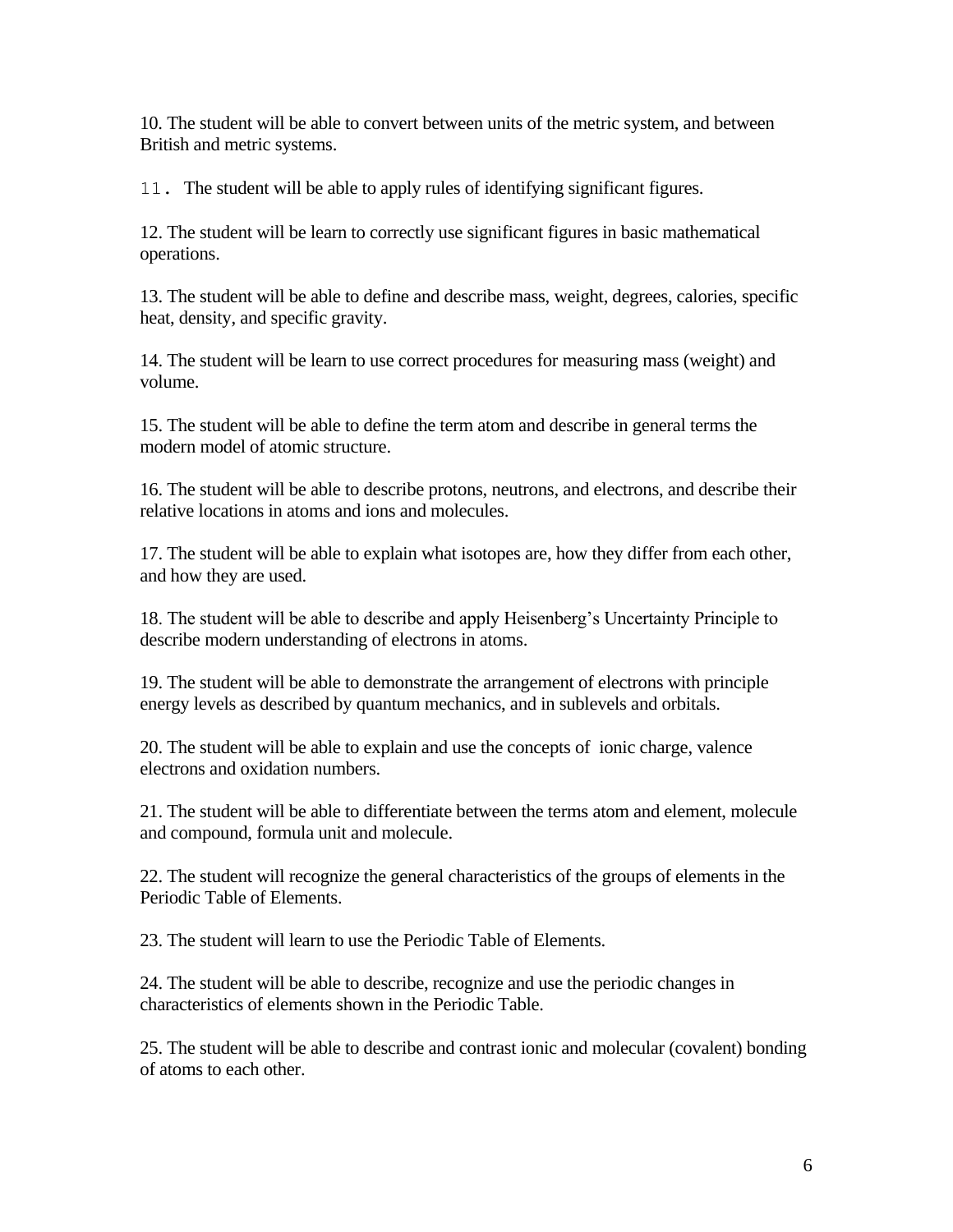26. The student will be able to recognize electron arrangements in atoms, and use them to describe and predict possible chemical bonding.

27. The student will learn the methods of assigning names to inorganic compounds, and be able to write correct formulas from the names of compounds.

28. The student will learn to calculate formula weights and molar masses of elements, ions, molecules, and ionic compounds.

29. The student will learn to calculate the percent composition of each element in a compound, and the empirical formula of a compound.

30. The student will be able to learn the concept of chemical equations and how and why they are used.

31. The student will learn the terms and symbols used in chemical equations, and what they mean.

32. The student will learn the guidelines for balancing chemical equations.

33. The student will be able to recognize types of chemical reactions from their equations.

34. The student will be able correctly write and balance chemical equations.

35. The student will be able to use chemical equations to do simple stoichiometric calculations.

36. The student will demonstrate knowledge of characteristics of gases, and of the gas laws.

37. The student will be able to perform calculations using combined gas laws.

38. The student will demonstrate knowledge of the characteristics of liquids generally, water specifically, and solids.

39. The student will be able to demonstrate knowledge of the characteristics of solids and how some are formed.

40. The student will be able to define the term solution, and will be able to recognize, identify, and list characteristics of different types of solutions.

41. The student will be able to explain recognize how solubility and rates of solubility are affected by various influences.

42. The student will be able to explain the difference between concentrated and dilute solutions, and the differences between saturated, unsaturated, and supersaturated solutions.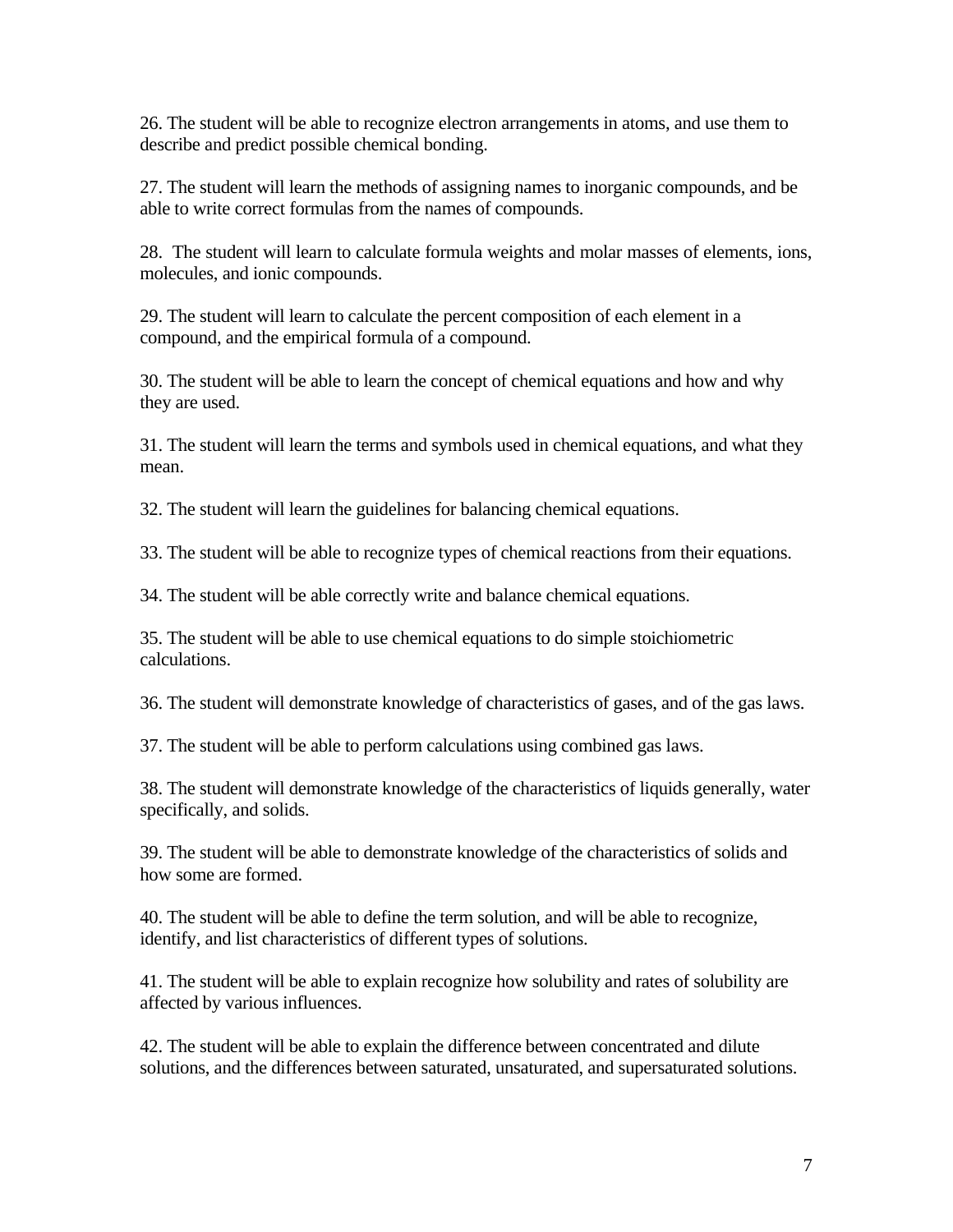43. The student will be able to perform calculate percent by mass, and molar and normal concentrations of solutions.

44. The student will be able to state various definitions of acids and bases.

45. The student will be able to explain properties of acids and bases.

46. The student will be able to define pH, and recognize its log scale.

47. The student will be able to define and explain the process of neutralization.

48. The student will be able to define the term buffer, and explain how buffering agents work.

49. The student will be able to define the term electrolyte, and differentiate between electrolytes and non-electrolytes.

50. The student will be able to define oxidation-reduction, REDOX, and to balance simple oxidation-reduction reaction equations.

51. The student will be able to understand reversible reactions, equilibria, and reaction rates.

52. The student will be able to define organic chemistry and recognize its applications.

53. The student will learn to identify classes of hydrocarbons and some derivatives of hydrocarbons.

54. The student will learn the basis for systematic IUPAC nomenclature of hydrocarbons, and be able to recognize and correctly name simple hydrocarbons.

55. The student will learn the chemical composition of some functional groups in derivatives of hydrocarbons including aromatic compounds.

56. The student will learn the chemical composition of some simple organic compounds, and to recognize their formulas.

57. The student will be able to describe basic characteristics, including chemical composition, of carbohydrates, lipids, proteins, and nucleic acids.

58. The student will be able to define the terms metabolism, anabolism, and catabolism.

59. The student will be able to describe the basic biochemical mechanisms of photosynthesis, cellular respiration, and synthesis of lipids, proteins, nucleic acids and complex carbohydrates.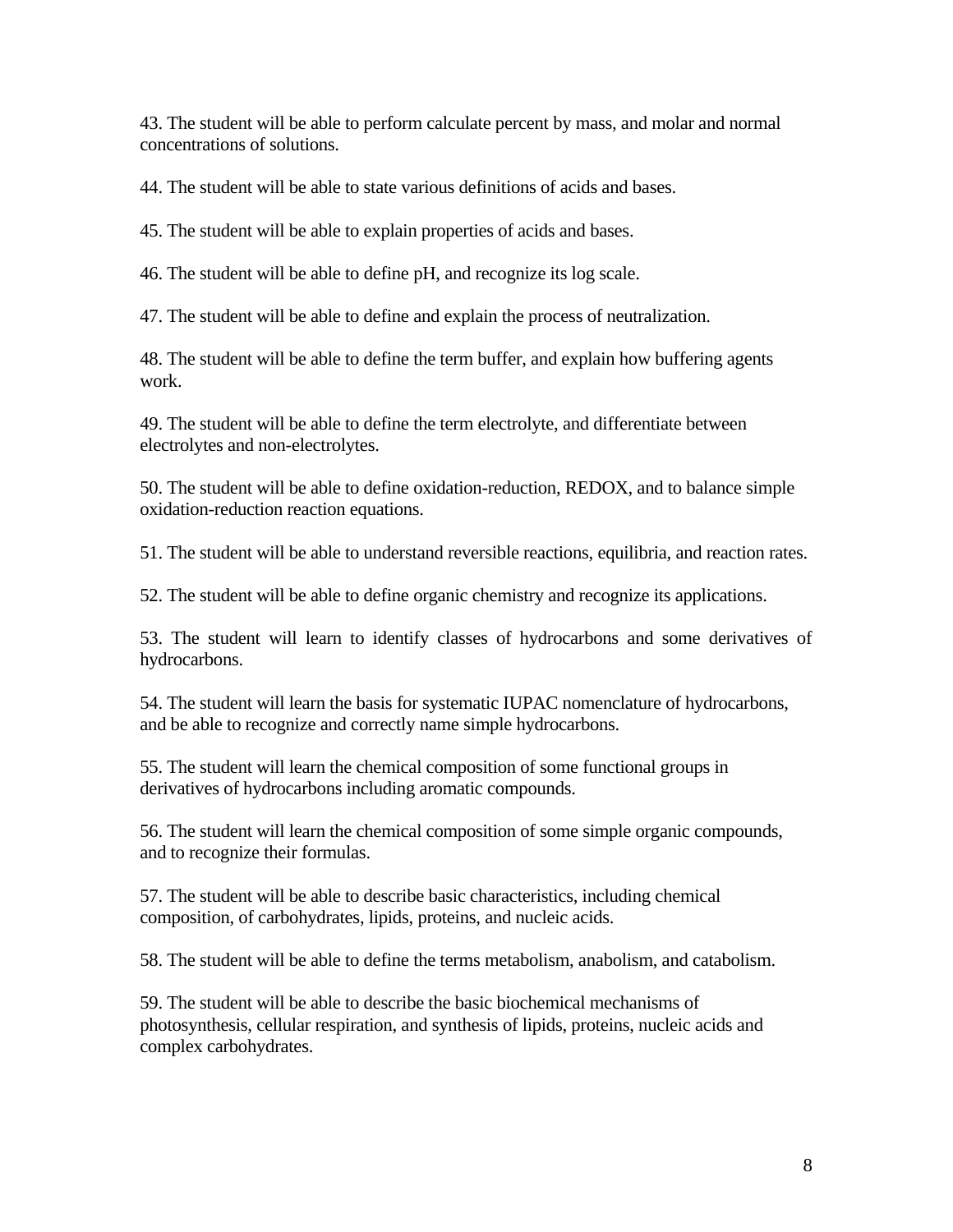Course subject outline Concepts of Chemistry (K111) *Please note that the sequence of presentation may differ from this outline.*

Introduction to chemistry

Scientific methodology

Matter and energy definition of matter physical states of matter solid, liquid, gas homogeneous and heterogeneous matter pure substance solutions mixtures energy defined, and types of energy energy-mass relations Law of Conservation of Mass Law of Conservation of Energy Endothermic ( $=$  endergonic  $=$  endoergic) reactions / Exothermic  $($  = exergonic = exoergic) reactions elements definition atoms **Measurement** *Système International (d'Unites)* (SI) how and why significant figures importance and use of scientific notation how and why mass and weight definitions use of the metric system prefixes and meanings kilo-, deci-, centi-, milli-, micro-, nano-, picounits of length, mass, and volume converting units converting to and from another system scales and units of temperature Kelvin, Celsius, and Fahrenheit conversions between C, K scales

> density specific gravity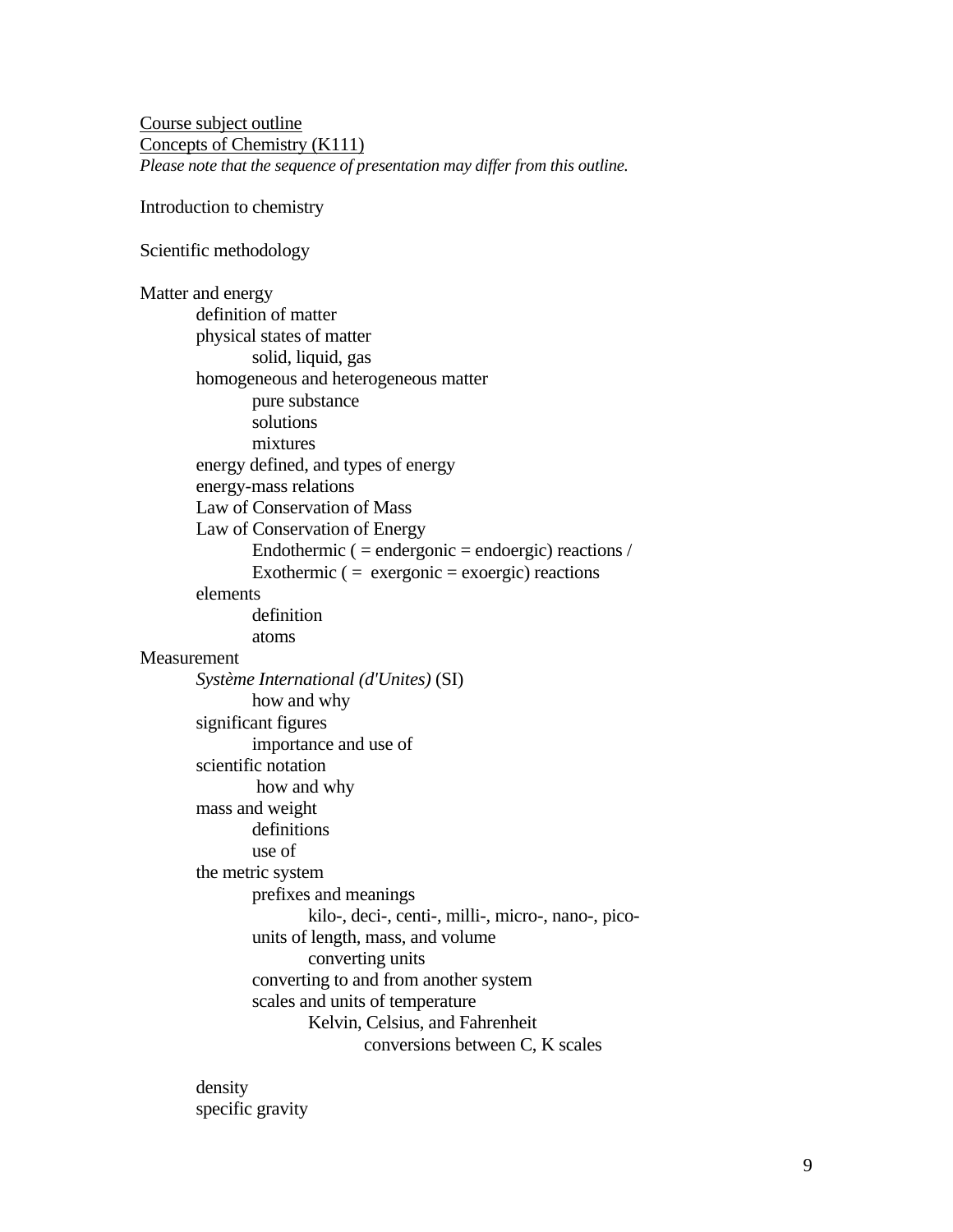Atoms

definitions models--why Dalton's Atomic theory subatomic particles protons, neutrons, electrons charges and mass locations in atoms atomic number atomic mass units (amu) atomic weight metal/nonmetals isotopes definition natural radioactivity: α, β, γ uses electron configuration energy levels and capacity arrangement of electrons principle energy levels, sublevels, orbitals models 3-dimensional two-dimensional electron dot method Periodicity of the elements The Periodic Law The Periodic Table of the Elements periods, groups / families general characteristics of the groups using the Periodic Table Reactivity and electron arrangement valence oxidation numbers chemical bonds electrovalent, ionic bonds covalent (molecular) bonds polar nonpolar hydrogen bonding (between molecules)

writing formulas for compounds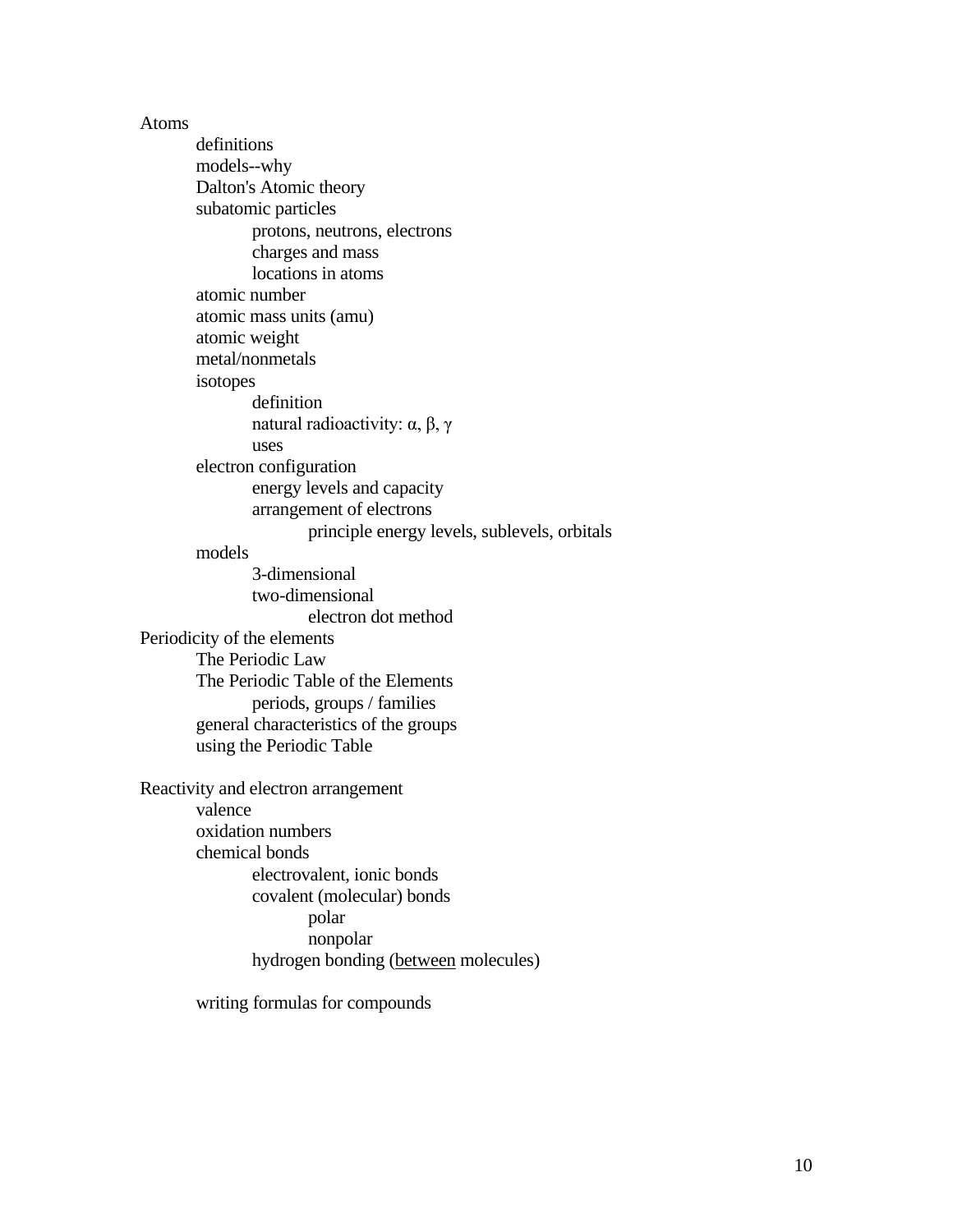Chemical nomenclature of inorganic compounds Greek prefixes in naming molecular compounds Why and what they mean different compounds binary compounds a metal and a nonmetal metals with fixed/variable oxidation numbers two nonmetals higher compounds common names Calculations involving elements and compounds Avogadro's number moles formula weight/molecular weight grams, moles conversion molar volume of a gas molar masses percent composition of compounds empirical and molecular formulas Chemical equations definition reactants and products catalysts symbols and their meanings single arrow, double arrow, equal sign, plus sign, arrows pointing up and down, delta above arrow, g, l, s, aq rules for balancing chemical equations balancing equations writing and balancing word equations combination, decomposition and replacement, and combustion reactions

# Stoichiometry

the mole method—three basic steps types of stoichiometry mass-mass mass-volume volume-volume heat energy in chemical reactions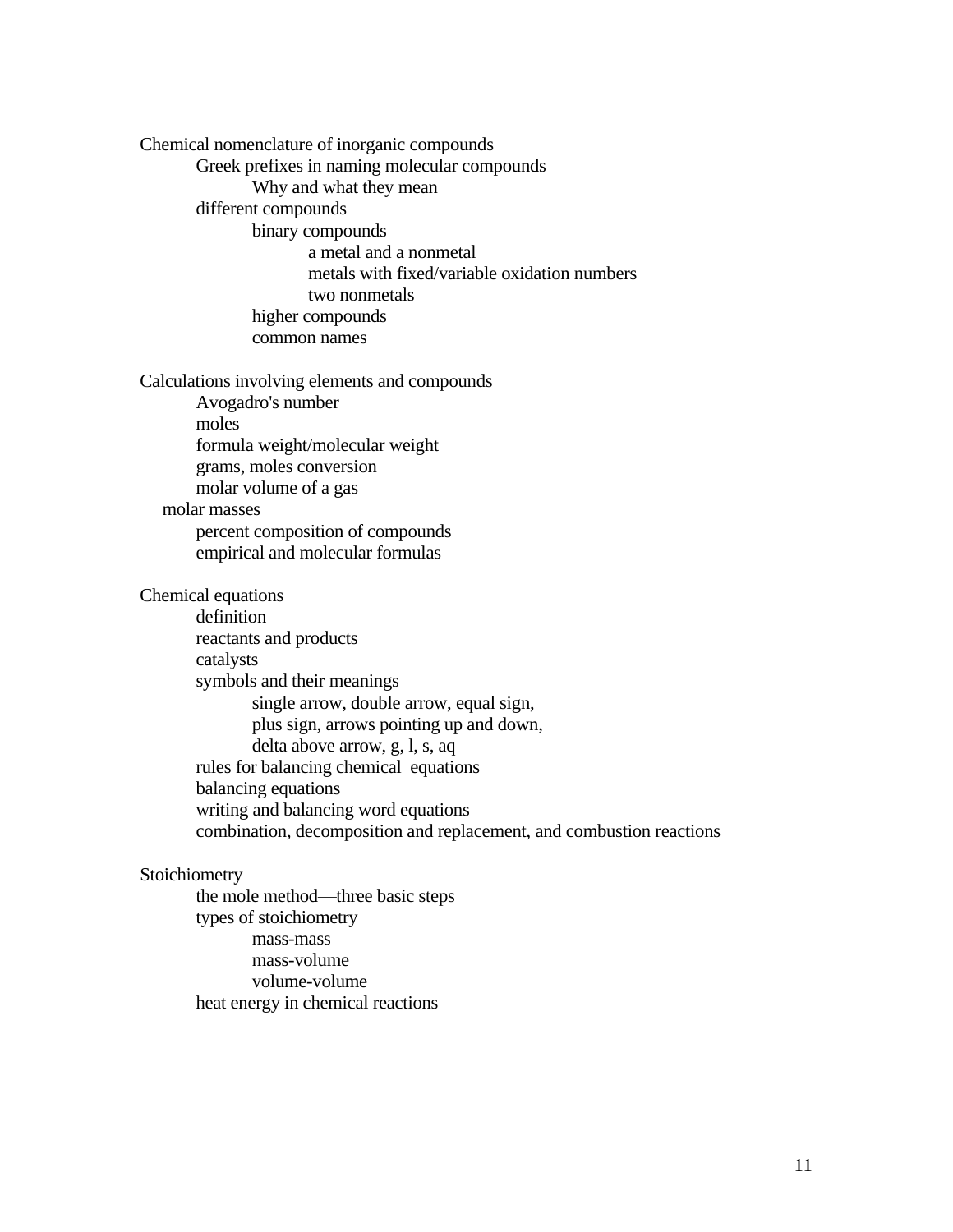#### Gases

The Kinetic Molecular Theory pressure of gases the gas Laws Boyles' Law Charles' Law Gay-Lussac's Law Combined Gas Laws Dalton's Law of Partial Pressures Henry's Law of solubility of gasses under pressure solving problems using the gas laws

### Water

structure hydrogen bonding physical properties hydrates hydrogen peroxide

#### Liquid state

contrast with gas state evaporation vapor pressure surface tension boiling points distillation

### Solid state

melting/freezing points crystalline structures/amorphous solids sublimation

Heat energy transformation between states of matter

#### Solutions

definition types different states true solutions emulsions suspensions colloids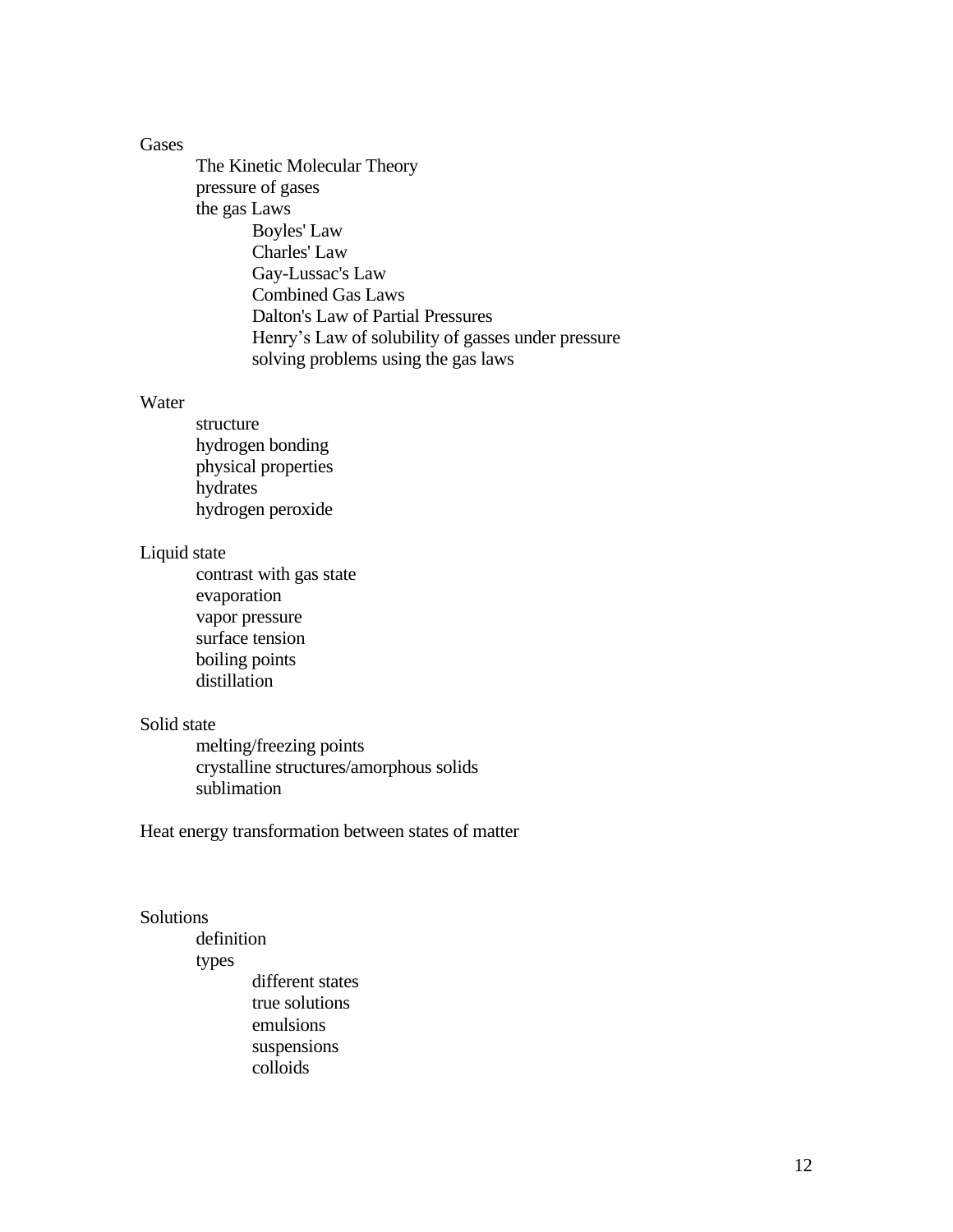(Solutions, continued) effects on solubility and rate of solution by: properties of solute, solvent temperature pressure particle size stirring unsaturated, saturated, supersaturated solutions concentration of solutions concentrated, dilute percent by mass Molarity molality Normality Reaction rates and chemical equilibria reaction rates surface area nature of reactants concentration of reactants temperature catalysts chemical equilibria reversible reactions irreversible reactions Le Châtelier's Principle Law of Mass Action (Equilibrium Constant expression) Acids, bases, and ionic equations definitions, nomenclature, and properties acids bases salts titration ionization of water pH buffers electrolytes and nonelectrolytes writing ionic equations--rules oxidation and reduction definitions oxidizing and reducing agents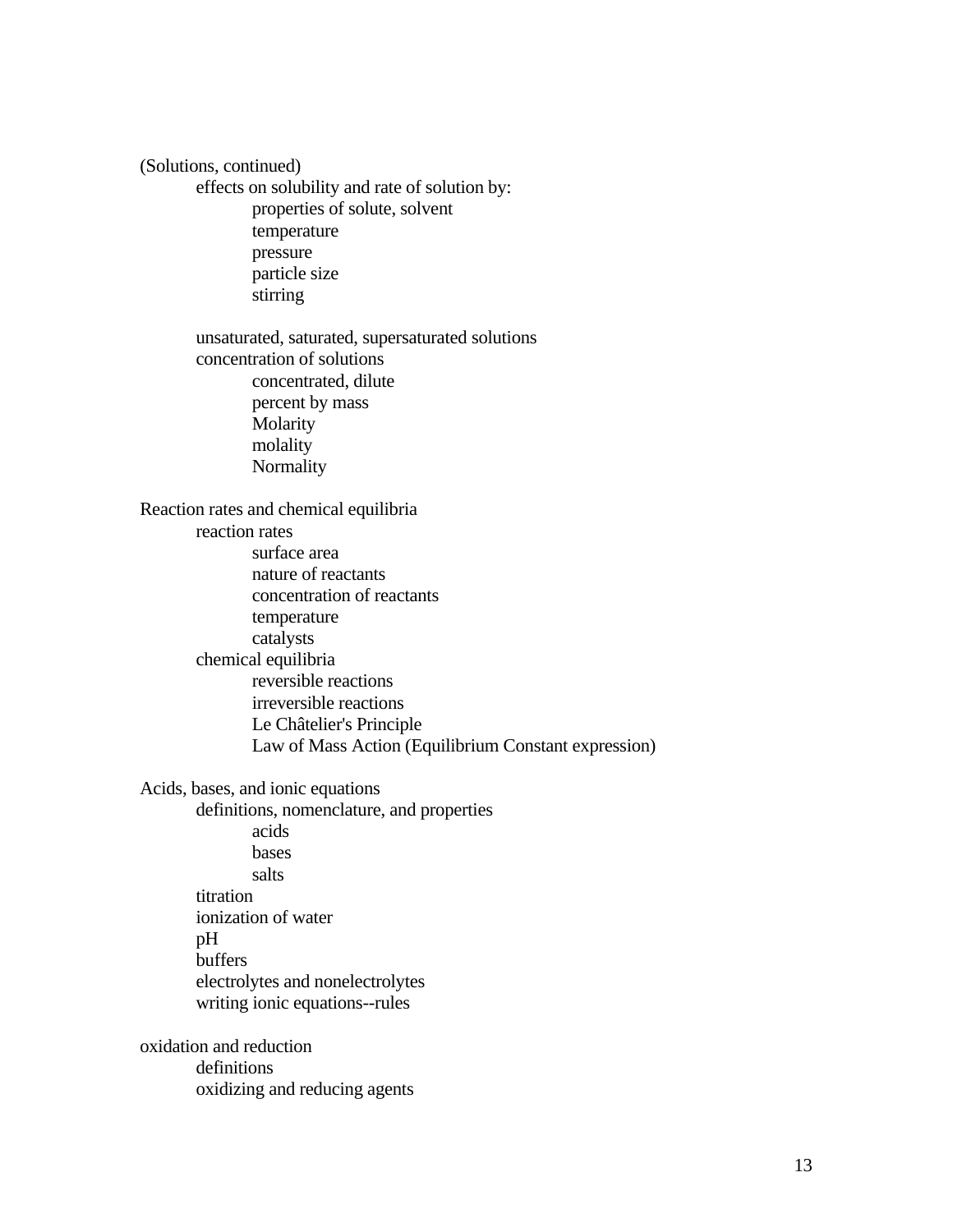electrochemical cells—applications of REDOX electrolytic cells electrolysis Voltaic (galvanic) cells, batteries practical applications Organic chemistry definition and characteristics hydrocarbons definition aliphatic: alkanes, alkenes, alkynes aromatic definition, characteristics some derivatives organic compounds in living systems/biochemistry kinds, characteristics, composition, synthesis of carbohydrate, lipids, proteins, nucleic acids metabolism: definitions, examples anabolism, catabolism release of energy glycolysis, Krebs cycle, e<sup>-</sup> transport fermentation photosynthesis, chemosynthesis DNA synthesis protein synthesis transcription translation

balancing equations using oxidation numbers balancing equations using ion-electron method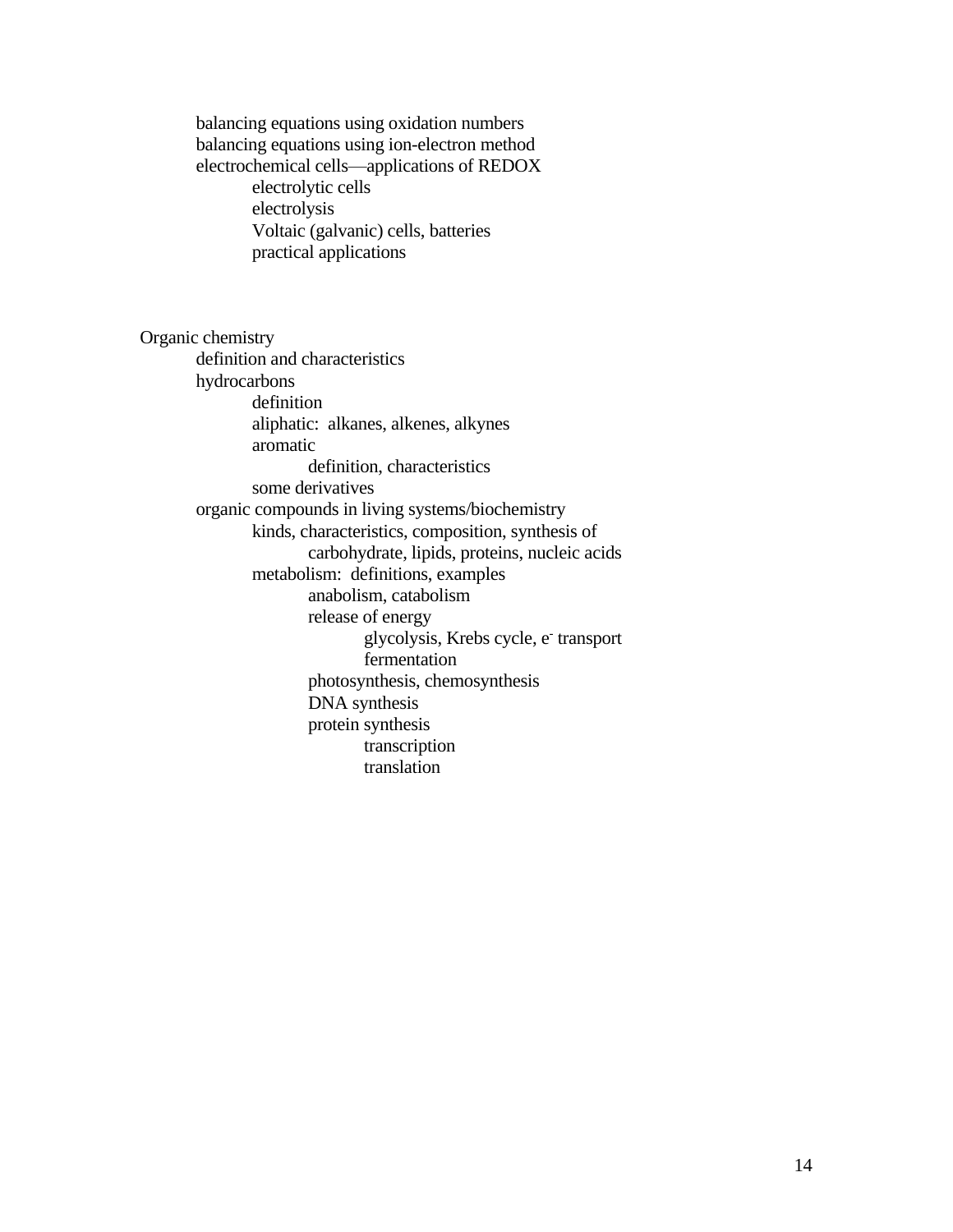**Concepts of Chemistry and Lab (CHE K 111) Fall semester 2007 Sect T04 & T4A (CRN 30354 & 30355) Lectures M and W 0930 a.m. - 1050 a.m. Labs T 0930 a.m. – 1230 p.m.**

# **Tentative schedule of assignments and major topics:**

| Date           | Required study <sup>*</sup>                                                        | <b>Topics</b>                                                                                             |  |  |
|----------------|------------------------------------------------------------------------------------|-----------------------------------------------------------------------------------------------------------|--|--|
| M, 27 Aug 2007 | Letter (p. xxvii-xxxiii),<br>pp. 1-2, 4-11 except<br>fig. 1.3.<br>Skim Appendices. | Introduction and orientation<br>to science, to chem, to the course                                        |  |  |
| T, 28          | {All labs: Study<br>handouts prior to<br>laboratory period.}                       | LAB 1: Orientation: SAFETY,<br>equipment, procedures                                                      |  |  |
| W, 29          | Chap. 2                                                                            | Turn in signed safety agreement.<br>Matter and energy                                                     |  |  |
| M, 3 Sep 2007  | <b>Labor Day</b>                                                                   | College closed.                                                                                           |  |  |
| T, 4           | <b>Remember to</b><br>bring your goggles<br>every lab session.                     | LAB $2: 1$ . Quiz on Lab <sub>1</sub> , then<br>2. Measurement, incl.<br>density and specific gravity     |  |  |
| W, 5           | Chap. 3                                                                            | First lecture quiz, then: Measurement                                                                     |  |  |
| M, 10          | Chap. 3                                                                            | Measurement 2                                                                                             |  |  |
| T, 11          |                                                                                    | Lab 3: Structure of a solid: "blue<br>vitriol"                                                            |  |  |
| W, 12          | Ch. 4 through 4.10<br>Review pp. 17-18.                                            | Atoms, elements, compounds/<br>Law of Definite Proportions,<br>Law of Multiple Proportions,<br>properties |  |  |

**\* See note at end of list.**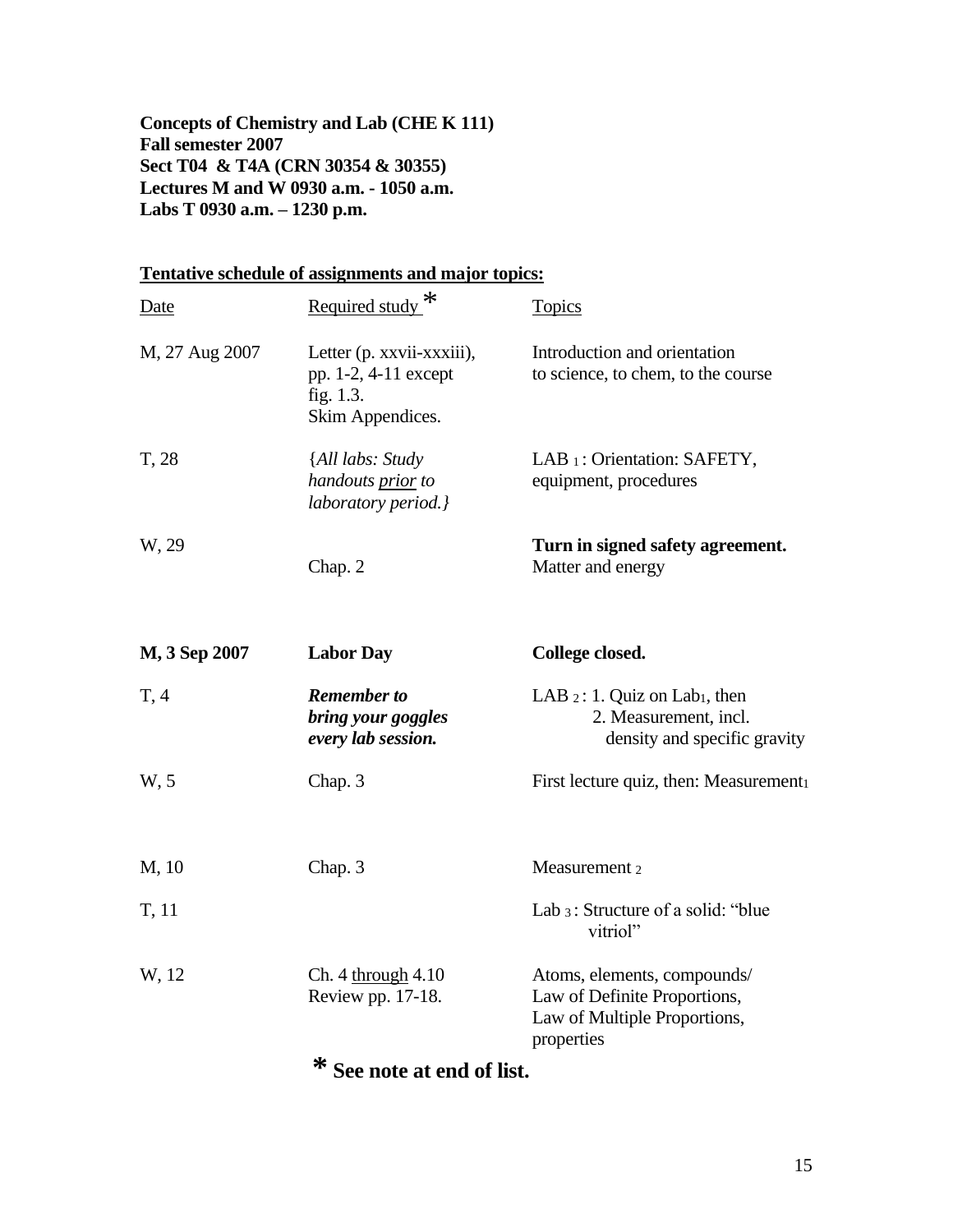| M, 17 Sep 2007               | Chap. 7                                                                                                | Periodicity in elements                                                                                                |  |
|------------------------------|--------------------------------------------------------------------------------------------------------|------------------------------------------------------------------------------------------------------------------------|--|
| T, 18                        | Sec. 2.5: p.20-23                                                                                      | LAB 4: Properties of substances                                                                                        |  |
| W, 19                        | Ch. 5: Sect. 5.4 - 5.10                                                                                | Electrons in atoms                                                                                                     |  |
| M, 24                        | Sect. 5.7,<br>Ch. 6 except<br>section 6.8 (pp. 169-174)                                                | Lewis dot symbols, valence electrons<br>Chemical formulas and naming 1                                                 |  |
| T, 25                        | Ch. 6 except<br>section 6.8 (pp. 169-174)                                                              | LAB <sub>5</sub> : Representation of atoms,<br>formula units, molecules                                                |  |
| <b>W</b> , 26 September 2007 |                                                                                                        | ***** TEST 1                                                                                                           |  |
| $M1 1$ Oct                   | Ch. 6 except<br>Section 6.8 (p. 169-174)                                                               | Chemical formulas and naming 2                                                                                         |  |
| <b>T, 2 October 2007</b>     | ****<br>All labs to date                                                                               | <b>LAB PRACTICAL EXAM 1,</b><br>review, then formulas, names<br>(problem-solving session)                              |  |
| W, 3                         | Sect. 4.11, 4.12<br>(pp. 102-107), pp. 111-113,<br>& Ch. 9 except section 9.6                          | Avogadro's nr, moles, formula mass <sub>1</sub>                                                                        |  |
| M, 8 Oct 2007                | <b>Columbus Day observed</b>                                                                           | <b>Classes NOT in session</b>                                                                                          |  |
| T, 9                         |                                                                                                        | LAB: Qualitative analysis and<br>determining chemical formulas                                                         |  |
| W, 10                        | Sect. 4.11, 4.12<br>(pp. 102-107), pp. 111-113,<br>& Ch. 9 except section 9.6.<br>Chap.10: pp. 276-278 | Avogadro's nr, moles, formulas 2:<br>Problem-solving: MW, percent<br>composition, moles<br>Intro to chemical equations |  |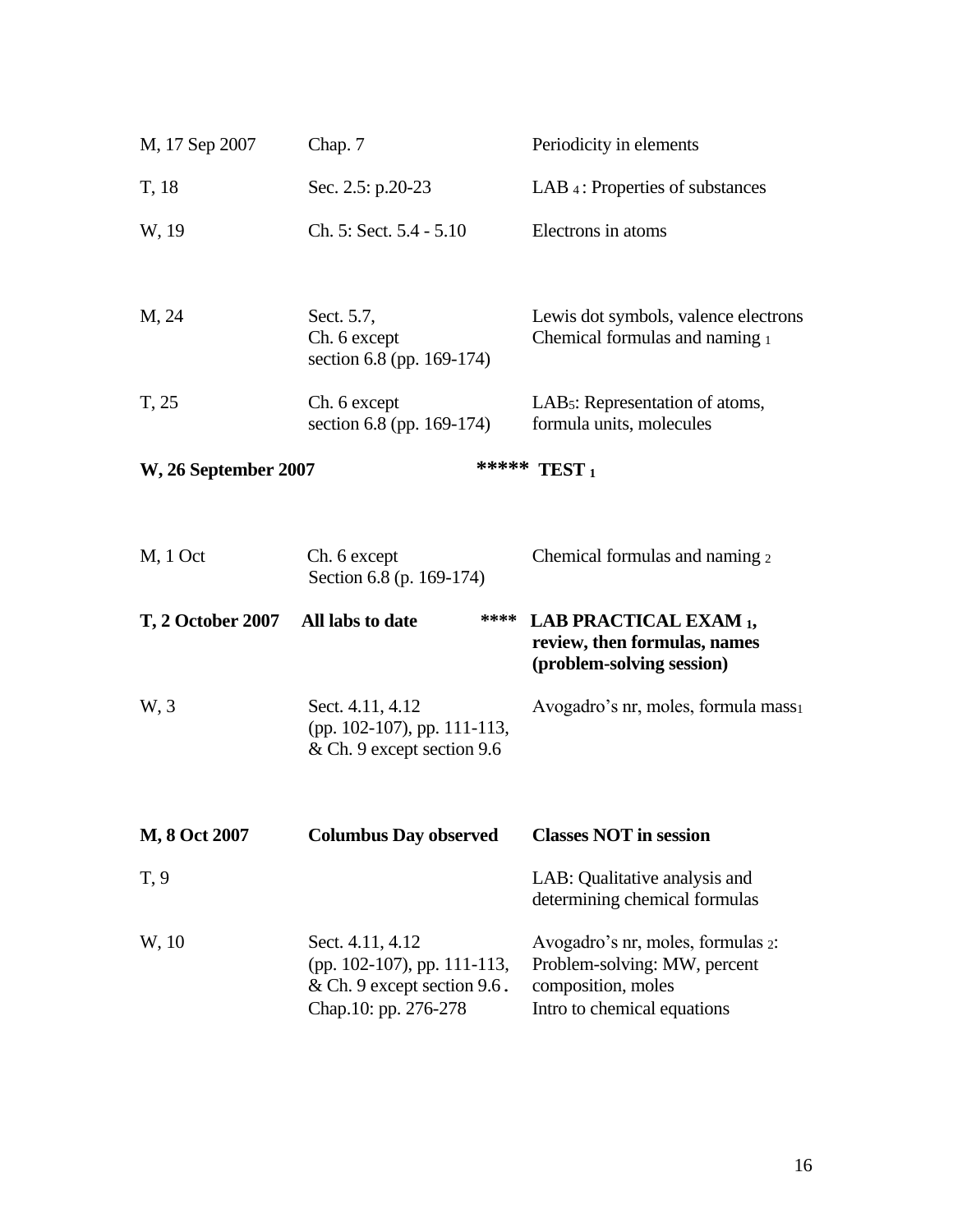| M, 15 Oct 2007            | Chap. $10$                                                                                | Chem. reactions incl.<br>balancing, types                                                                 |  |
|---------------------------|-------------------------------------------------------------------------------------------|-----------------------------------------------------------------------------------------------------------|--|
| T, 16                     | Chap. 10,<br>Ch. 11: pp. 312-319,<br>(through Sect $11.3$ ),<br>Sect. 11.6 and Appendix D | LAB: (problem-solving session in<br><b>room TBA:</b> , balancing<br>equations, mole ratios, stoichiometry |  |
| W, 17                     |                                                                                           | More stoichiometry problem-solving                                                                        |  |
| M, 22                     | Ch. 8                                                                                     | Bonds that electrons form                                                                                 |  |
| T, 23                     | Sect. 11.6 $(p.323 +)$                                                                    | LAB: Mass relationships<br>in a reaction (Stoichiometry)                                                  |  |
| <b>W, 24 October 2007</b> | ***** TEST 2                                                                              |                                                                                                           |  |
| M, 29                     | Ch. 12                                                                                    | Fluids <sub>1</sub> : Gasses, Gas Laws                                                                    |  |
| T, 30                     | Ch. 14                                                                                    | <b>LAB:</b> Solutions                                                                                     |  |
| W, 31                     | Ch. 13                                                                                    | Liquids and solutions 1                                                                                   |  |
| $M2$ , 5 Nov              | Ch. 14 & Section 9.6<br>(pp. 262-265), Sect. 11.4<br>(pp. 319-321), and Ch. 16            | More on solns: Molarity, dilutions<br>Intro to acids, bases                                               |  |
| T, 6                      | Ch 16 & sect. 6.8<br>(p. 169-174) &<br>Sect. 8.6 (p. 230+)                                | LAB: Acids, bases, neutralization<br>by titration                                                         |  |
| W, 7                      | Ch. 16 & Sect. 6.8                                                                        | Acids, bases, neutralization                                                                              |  |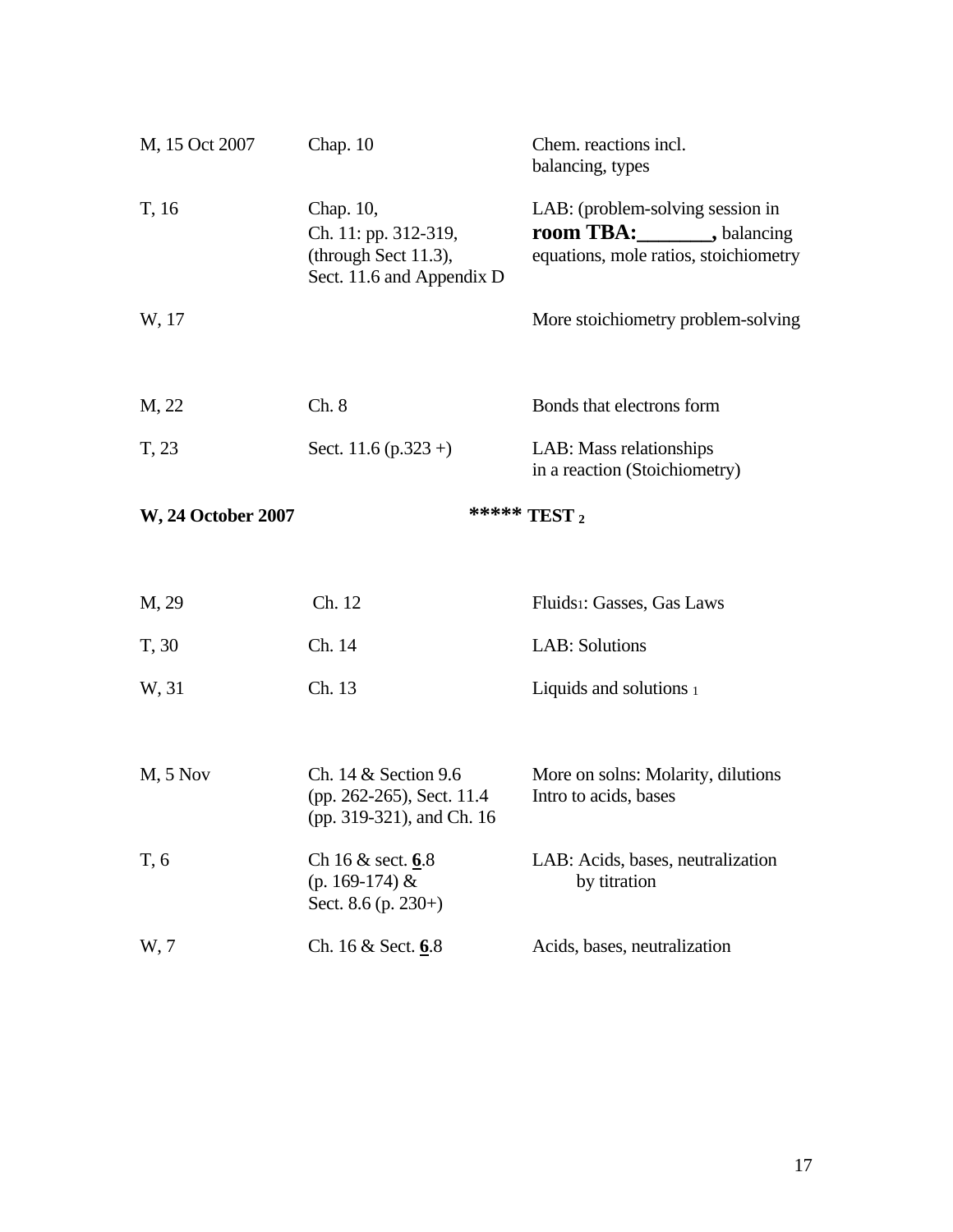| M,12 Nov 2007              | Ch. 15                                        | Reversible reactions, reaction rates,<br>equilibria<br>Lab: follow-up on solutions, then<br>Lab: Some organic tests<br>***** TEST 3 |  |
|----------------------------|-----------------------------------------------|-------------------------------------------------------------------------------------------------------------------------------------|--|
| T, 13                      |                                               |                                                                                                                                     |  |
| <b>W, 14 November 2007</b> |                                               |                                                                                                                                     |  |
| M, 19                      | Ch. 17<br>& Section 6.7 (pp. 167-169)         | Redox                                                                                                                               |  |
|                            | may be scheduled."                            | T-W, 20-21 Nov 2007 "Classes NOT in session, but Make-up/Supplemental sessions                                                      |  |
| Th-Sun 22-25 Nov 2007      |                                               | <b>Thanksgiving Recess-College</b><br>closed.                                                                                       |  |
| M, 26                      | Ch. 19                                        | Organic chemistry—an introduction,<br>General, structural formulas,<br>intro to hydrocarbons                                        |  |
|                            | T, 27 November 2007 Labs since first lab exam | *** LAB PRACTICAL EXAM 2,<br>review, then electrolytes/<br>nonelectrolytes (Demo),                                                  |  |
| W, 28                      | Ch. 19                                        | >24 x $10^6$ of compounds: IUPAC,<br>saturated, unsaturated hydrocarbons,<br>cis-, trans- isomers, functional groups                |  |
| $M$ , 3 Dec                | Ch. $19 \& 20 \&$ handout                     | Functional groups making more of the<br>millions of compounds (More found<br>or made daily!), aromatics,<br>carbohydrates, lipids   |  |
| T, 4                       | Ch. $19 \& 20 \&$ handouts                    | LAB: Modeling: Functional groups,<br>dehydration synthesis and hydrolysis<br>of polymers of biological importance<br>room TBA:      |  |
| W, 5 Dec                   | Ch. 20 and handouts                           | Proteins, nucleic acids,<br>intro to biochemical reactions                                                                          |  |